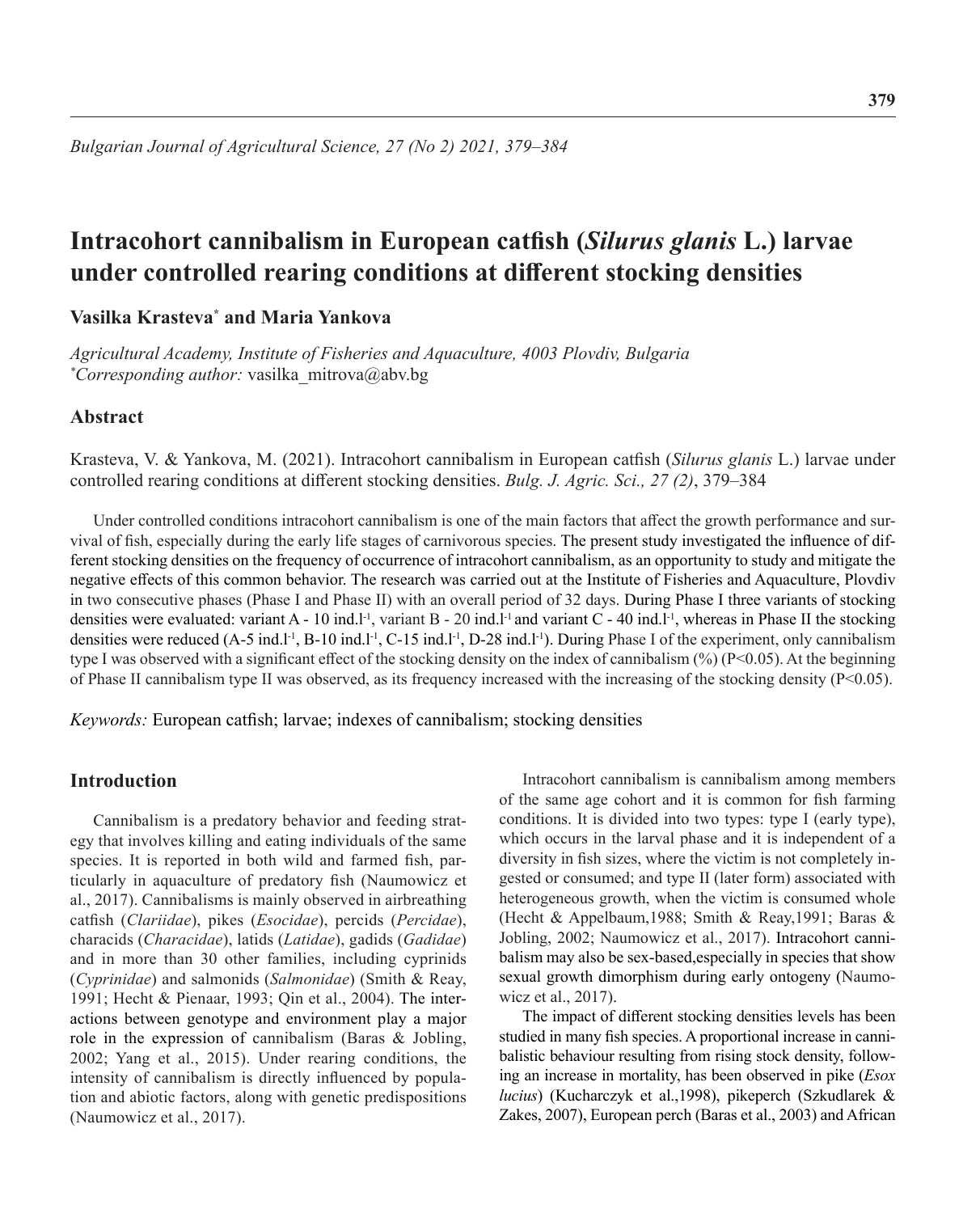sharptooth catfish (*Clarias gariepinus*) larvae (Solomon & Udoji,2011). For these species, it is recommended to initially rear larvae at higher stock densities and then to reduce the stock proportionally (Kestemont et al.,2003). An opposite relation is seen in such species as Atlantic cod (*Gadus morhua*) (Baskerville-Bridges & Kling, 2000), Vundu catfish (Imorou Toko et al.,2008) or European chub (*Leuciscus cephalus*) (Zarski et al., 2008), in which there is a reduction in cannibalistic behaviour at high stocking densities.

Król et al. (2014) state that under controlled conditions, intracohort cannibalism is one of the main factors that affects the growth and survival of fish, especially during the early life stages of carnivorous species. The authors established that cannibalism was the main cause of mortality and that losses to type II (complete) cannibalism were higher than those caused by type I (incomplete) cannibalism.

Kozłowski & Poczyczyński (1999) investigate the effect of light and stocking density on the results of rearing of European catfish. They established that cannibalism is more pronounced in illuminated tanks, reaching 53.7% compared to 46.7% in dark tanks, and the difference was statistically significant. This is explained by the fact that light is causing aggressive behavior in fish; they gather at the bottom, near the walls, and in tank corners. Fish reared in darkness are evenly dispersed in the entire water volume and do not crowd. In natural waters, under conditions of feeding competition, cannibalism among juveniles of the same year-class is considered a natural way of regulating population density, especially in predatory fish (Loadman et al., 1986; Hecht & Pienaar, 1991).

In fish, prey size is related to the mouth size, since prey is ingested without mincing (Dabrowski & Bardega, 1984). Thus, in fish such as catfish or carp, producing relatively small larvae of high growth rate (SGR up to 40% per day, or higher), individual body size differences very early, and bigger fish are able to prey on smaller ones after several days from the beginning of rearing. Cannibalism may be reduced by fish rearing in darkness, at stocking densities under 25 ind./dm-3 (Kozłowski & Poczyczyński, 1999).

Król et al. (2019) carried out an experiment to establish the effect of size sorting on growth, cannibalism and survival in European perch (*Perca fluviatilis* L.). The authors observed significant lower losses to type I cannibalism in small and large size groups than in the unsorted group  $(P<0.05)$ . Losses to type II cannibalism ranged from 2.2 to 4.9%, but did not differ significantly between groups (P>0.05). At the end of the experiment, survival in small and large size groups exceed 92% and were significantly higher than in unsorted groups  $(75.6\%)$  (P<0.05). The results from the experiment prove the importance of size sorting when rearing predatory fishes under controlled conditions.

Cannibalism represents a problem under intensive commercial production of different fish species and is impossible to manage without understanding the factors impacting its occurrence and degree of severity. Each case of cannibalism should be considered in the context of biology and specificity of a given species. In addition, a reduction in cannibalistic behaviour is not necessarily correlated with the best outcomes in production and, hence, the parameters should be carefully selected (Naumowicz et al., 2017).

Despite the fact that *S. glanis* is an economically valuable predatory fish in the aquaculture production, very few studies were done to investigate the effect of cannibalism in European catfish under controlled rearing conditions. The present study was designed to investigate intracohort cannibalism in *S. glanis* larvae reared at different stocking densities under controlled conditions.

## **Material and Methods**

The present research was conducted at the Institute of Fisheries and Aquaculture, Plovdiv in April - May 2018. The experiment had two consecutive phases (Phase I and Phase II), each with duration of 16 days. The overall study period was 32 days.

#### **Phase I**

The studied individuals were European catfish larvae obtained from semi-artificial propagation with morphometric characteristics presented in Table 1. The total number of individuals used in the experiment was 6300. Three variants of experimental stocking densities, each with triplicate, were applied: 10 ind.l<sup>-1</sup> (variant A), 20 ind.l<sup>-1</sup> (variant B) and 40 ind.l<sup>-1</sup> (variant C). At the beginning of the experiment, the assessment of the morphometric parameters total body length (TL) and body weight (BW) was performed by random selection and measurements of 50 individuals. Thus, the initial TL and BW of the larvae are the same. At the end of the experiment, 60 individuals were measured from each experimental stocking density. In Phase I and in Phase II the individuals were weighed with analytical balance "Kern AEJ" and measured with electronic gauge "Digital Caliper".Clove oil with concentration of  $0.02$  ml.<sup>1-1</sup> was applied as anesthesia during the performance of the measurements in order to avoid stress and injures.

#### **Phase II**

The European catfish larvae from Phase I were used in the corresponding variant in Phase II. Therefore, the final body weight and final total length of each of the individuals from Phase I are considered as initial for the variants in Phase II. The total number of individuals used in the experiment was 5 860 with characteristics presented in Table 2.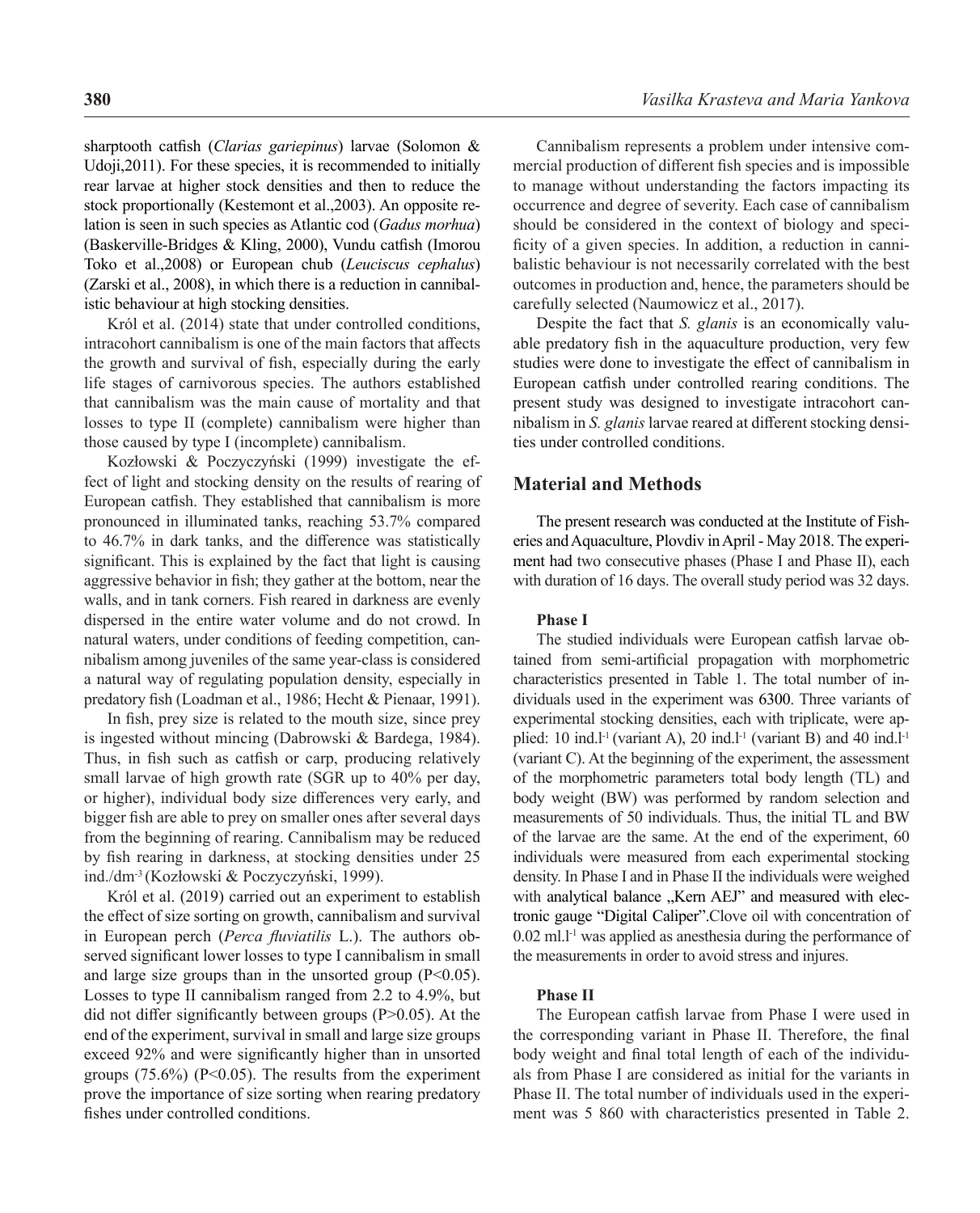| Parameter                     | Phase I        |                |                |  |
|-------------------------------|----------------|----------------|----------------|--|
|                               | A              | В              |                |  |
| $ISD1$ (ind.l <sup>-1</sup> ) | 10             | 20             | 40             |  |
| INF <sup>2</sup>              | 900            | 1800           | 3600           |  |
| IB <sup>3</sup> (mg)          | 16920          | 33840          | 67680          |  |
| M I W <sup>4</sup> (mg/ind)   | $18.8 \pm 1.4$ | $18.8 \pm 1.4$ | $18.8 \pm 1.4$ |  |
| MIW range, CV%                | 7.28           | 7.28           | 7.28           |  |
| $MTL5$ (mm/ind)               | $13.8 \pm 1.2$ | $13.8 \pm 1.2$ | $13.8 \pm 1.2$ |  |
| MITL range, CV%               | 8.83           | 8.83           | 8.83           |  |

**Table 1. Technological characteristics of European catfish larvae at the start of Phase I**

<sup>1</sup>ISD – initial stocking density; <sup>2</sup>INF – initial number of fish; <sup>3</sup>IB – initial biomass; <sup>4</sup>MIW – mean individual weight; <sup>5</sup>MITL – mean individual total length

**Table 2. Technological characteristics of European catfish larvae at the start of Phase II**

| Parameter                  | Phase II         |                  |                  |                  |  |
|----------------------------|------------------|------------------|------------------|------------------|--|
|                            | $\Delta$         |                  |                  |                  |  |
| $ISD1$ (ind. $l-1$ )       |                  | 10               |                  | 28               |  |
| INF <sup>2</sup>           | 600              | 1200             | 1800             | 2260             |  |
| IB <sup>3</sup> (mg)       | 119580           | 219000           | 333900           | 386686           |  |
| MIW <sup>4</sup> (mg/ind)  | $199.3 \pm 70.9$ | $182.5 \pm 58.0$ | $185.5 \pm 51.3$ | $171.1 \pm 40.0$ |  |
| MIW range, $CV\%$          | 35.58            | 31.80            | 27.66            | 23.31            |  |
| MITL <sup>5</sup> (mm/ind) | $27.0 \pm 3.7$   | $26.5 \pm 2.7$   | $27.9 \pm 3.9$   | $26.5 \pm 2.5$   |  |
| MITL range, $CV\%$         | 13.74            | 10.37            | 14.01            | 9.50             |  |

During Phase II the stocking density was reduced as follows: 5 ind.l<sup>-1</sup> (variant A), 10 ind.l<sup>-1</sup> (variant B), 15 ind.l<sup>-1</sup> (variant C) and 28 ind.l<sup>-1</sup>(variant D). At the end of the experiment 60 randomly selected larvae were weighed and measured.

#### **Experimental conditions**

The experimental unit was a flow-through production system consisting of tanks  $60\times40\times40$  cm in size and volume of 30 l. Water flow rate was 0.7 l.min<sup>-1</sup> and complete water cycle took 43 min. The water for the experimental system was supplied from drill with average temperature of 12ºC, heaters in the collecting reservoir were installed to maintain admissible temperature. In each tank micro compressors for continuous air supply were installed. During the experiment water quality parameters were sustained within the optimal range for *Silurus glanis* species as follows: temperature 24.5±1.4ºС, dissolved oxygen 6.3±1.7 mg.L<sup>-1</sup> and pH 8.2 $\pm$ 1.3, UV lamp was used for the sterilization of the water. During the research, the tanks were siphoned twice a day to remove feces and uneaten feed; any injured and dead fish were countered and removed. The daily feeding rate was equal to 50% of the fish weight at the beginning of Phase I and at the  $6<sup>th</sup>$  day of the study it was decreased to 30% till the end of Phase II. The larvae were fed with commercial dry pellet food "Ocean nutrition" with pellet size 0.5 mm and protein content 58%, during the whole duration of experiment.

## *Identification of cannibalism*

Injured and dead larvae were counted daily, and were

identified and classified using Hecht & Appelbaum (1988). The occurrences of cannibalism were classified as either type I, where the prey is bitten on the tail, head or abdomen (most often on the tail) and has visible gaping wound, or as type II, where the prey is swallowed whole. The injured ones, although not dead, were also considered as victims of cannibalism. Missing larvae were assumed to have been consumed (Baras et al., 2010).

The indices of cannibalism were calculated using the following formulas:

|  |  | Cannibalism $(\% ) = [NcNj^{-1}]100$ | (1) |
|--|--|--------------------------------------|-----|
|--|--|--------------------------------------|-----|

Survival rate  $(\% ) = [(Nj-Nc-Nnd)Nj^{-1}]100$  (2)

Frequency of occurrence of type I

or II cannibalism  $(\% ) = [NetNe^{-1}]100,$  (3) where: *Ni* was the initial number of larvae:

*Nc* – total number of fish cannibalized throughout the experiment;

*Nnd –* the total number of fish that died naturally;

*Nct* – the total number of cannibalized larvae which belong to the victims of type I or type II;

The coefficient of variation of total body length and body weight was established using the formula:

$$
CV(%) = \left(\frac{\text{Standard deviation}}{\text{Mean}}\right) \times 100\tag{4}
$$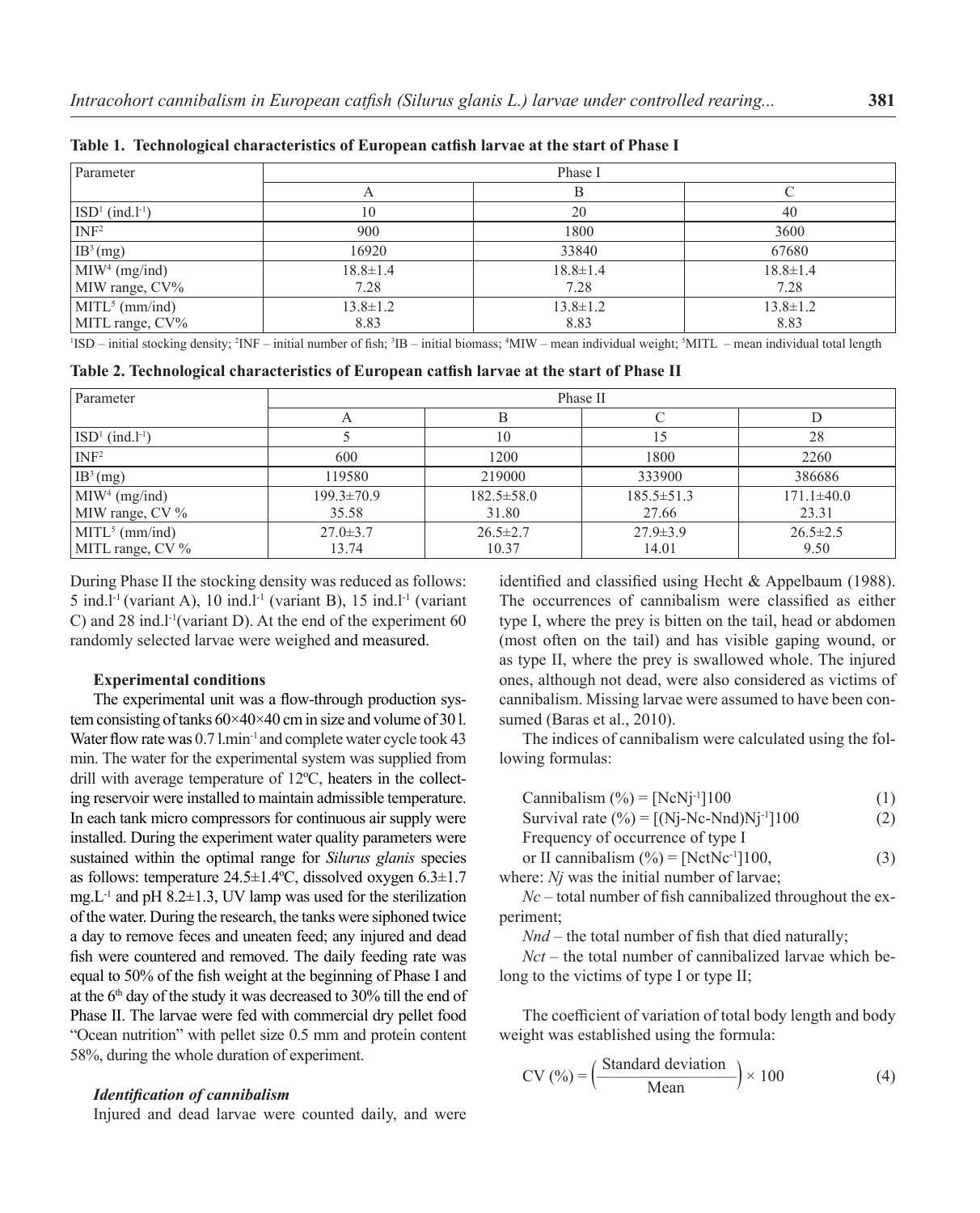#### *Statistical analyses*

The morphometric characteristics and the technological parameters are presented as mean values  $(\pm$  S.E.M).T-test (Two Samples for Means), at significant level of  $P<0.05$ , was used to compare the effect of the initial stocking density on cannibalism (%) during Phase I and on the frequency of occurrence of type I or II cannibalism (%) during Phase II. Correlation analysis (Pearson coefficient) was performed by applying scatter plot and linear regression in order to determine the correlation between stocking density and occurrence of cannibalism (%). The statistical analysis of the results was conducted with Data Analysis Tool (Microsoft Excel 2010).

# **Results and Discussion**

During Phase I of the experiment, only cannibalism type I was observed (Figure 1). The survival rate (%) and the indices of cannibalism for each stocking density are presented in Table 3.



**Figure 1. Cannibalism type I**

Survival rate at the end of Phase I was high from 88.9% to 89.3%, the values are similar and the stocking density did not have a significant effect on it  $(P<0.05)$ . As opposed to survival rate, the index of cannibalism increased with the increasing of the stocking density with significant difference (P<0.05). The total number of cannibalized fish (Nc) were the lowest in variant A and the highest in variant C with significant effect of the stocking density on this index (P≤0.01). The statistical analysis revealed insignificant influence of the stocking density on the total number of fish that died naturally (Nnd), although the higher stocking densities increased the value of the index  $(P<0.05)$ .

Pearson coefficient established high correlation between cannibalism type I and the stocking density, with higher cannibalism values corresponding to higher stocking densities (Figure 2).

At the beginning of Phase II cannibalism type II was registered, with cannibalized fish being swallowed from the head region (Figure 3). Cannibalism type I was also established and it was expressed by biting in the tail region.



**Figure 2. Correlation between cannibalism (%) and initial stocking density**

|  |  |  |  |  | Table 3. Classification of mortality rate, indices of cannibalism and morphometric assesments – Phase I |
|--|--|--|--|--|---------------------------------------------------------------------------------------------------------|
|--|--|--|--|--|---------------------------------------------------------------------------------------------------------|

| Parameter         |                              | Level of significance         |                             |           |
|-------------------|------------------------------|-------------------------------|-----------------------------|-----------|
|                   | A                            | B                             |                             |           |
| Nj (individuals)  | 300                          | 600                           | 1200                        |           |
| TM (individuals)  | $33.3 \pm 18.2$ <sup>a</sup> | $60.7 \pm 40.8$ <sup>ab</sup> | $128.7 \pm 16.3^{\circ}$    | $\ast$    |
| Nnd (individuals) | $29.7 \pm 18.3$              | $44.0 \pm 43.3$               | $90.7 \pm 18.8$             | <b>NS</b> |
| Nc (individuals)  | $3.7 \pm 0.6^{\circ}$        | $16.7 \pm 2.5^{\rm b}$        | $38.0 \pm 3.6$ <sup>c</sup> | **        |
| Cannibalism, %    | $1.2 \pm 0.2a$               | $2.8 \pm 0.4^{\circ}$         | $3.2 \pm 0.3^{\rm bc}$      | *         |
| Survival rate, %  | $88.9 \pm 6.1$               | $89.9 \pm 6.8$                | $89.3 \pm 1.4$              | <b>NS</b> |
| $MIW$ (mg/ind)    | $199.3 \pm 70.9$             | $182.5 \pm 58.0$              | $185.5 \pm 51.3$            |           |
| MIW range, CV %   | 35.58                        | 31.80                         | 27.66                       |           |
| $MITL$ (mm/ind)   | $27.0 \pm 3.7$               | $26.5 \pm 2.7$                | $27.9 \pm 3.9$              |           |
| MITL range, CV %  | 13.74                        | 10.37                         | 14.01                       |           |

Values connected by different superscripts are significantly different ( $P \le 0.05$ )

\*\*\*P≤0.001; \*\*P≤0.01; \*P≤0.05; NS – non significant

Nj – initial number of larvae; TM – total mortality; Nnd – total number of fish that died naturally; Nc – total number of cannibalized fish; MIW – mean individual weight; MITL – mean individual total length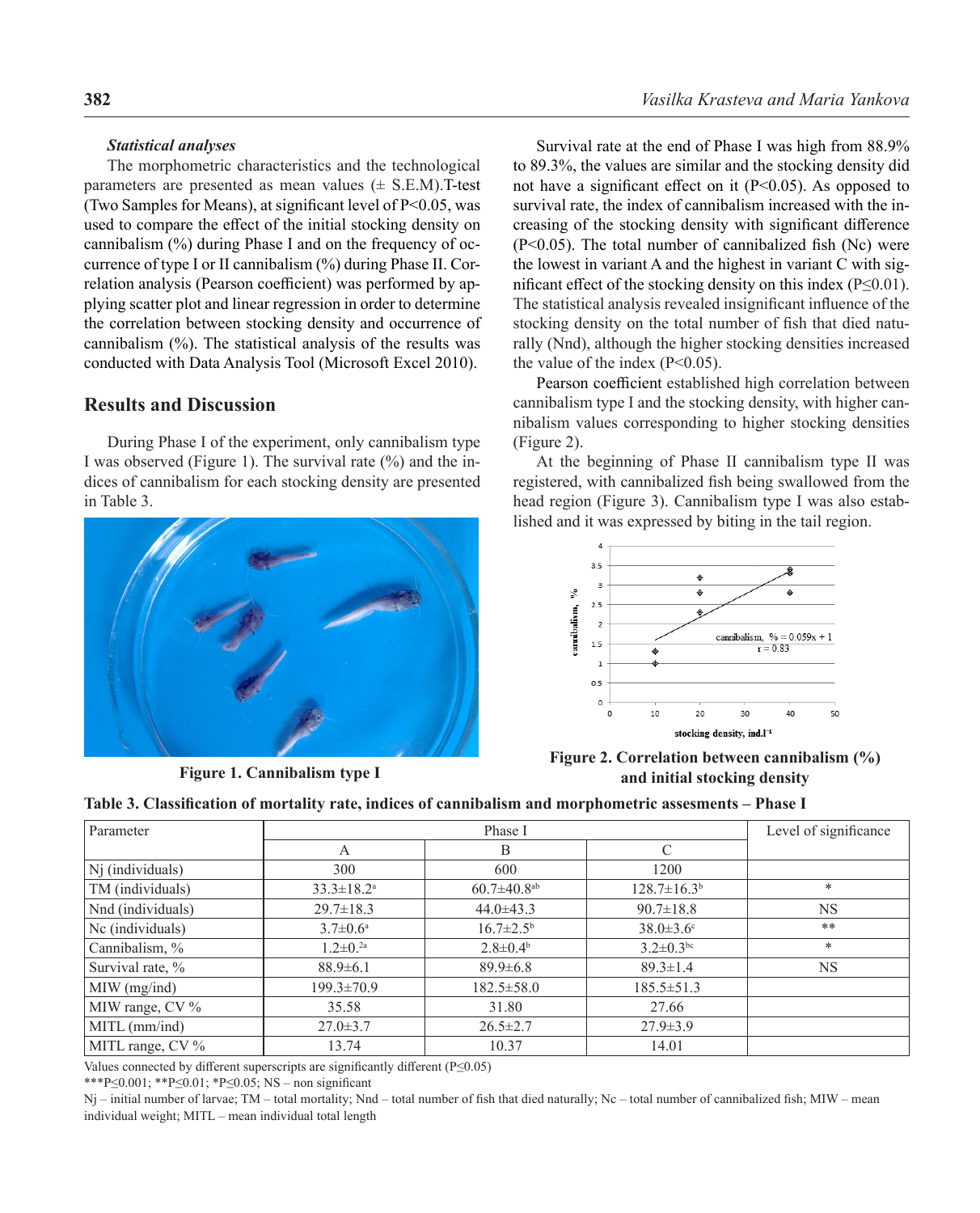

**Figure 3. Cannibalism type II**

The survival rate was between 81.0% and 66.6%. The results show that at this stage of the rearing of European catfish larvae, the stocking density affects the survival rate. As the stocking density increased, the survival rate decreased (P<0.05). In contrast to survival rate, the index of cannibalism, based on the total number of cannibalized fish (Nc), increased with the increasing of the stocking density (P<0.05). When comparing the number of dead fish resulting from cannibalism type I and type II, it was found that in variant 1 and variant 2 the victims of cannibalism type I were more than those of cannibalism type II, whereas in variant 3 and variant 4 the victims of cannibalism type II exceeded in numbers those of cannibalism type I. The

stocking density has a significant effect on the victims of cannibalism type I and type II ( $P \le 0.05$ ). These results completely corresponded with the frequency of cannibalism type I and type II. At lower densities (variant 1 and 2), frequency of cannibalism type I was higher than the frequency of cannibalism type II. At higher densities (variant 3 and 4), the frequency of cannibalism type II exceeded the frequency of type I with statistically significant difference (P<0.05) (Table 4).

Strong correlation between the frequency of cannibalism type I and the rearing density was established  $(r=0.82)$ , with negative regression equation. Contrary to type I cannibalism, the regression equation of cannibalism type II is positive, as increasing frequency of cannibalism type II corresponds to higher stocking densities. Pearson coefficient value indi-



**Figure 4. Correlation between cannibalism type I (%) and cannibalism type II (%) and initial stocking density**

**Table 4. Classification of mortality rate, indices of cannibalism and morphometric assessments – Phase II**

| Parameter                  | Phase II                    |                               |                              |                  | Level of signifi- |
|----------------------------|-----------------------------|-------------------------------|------------------------------|------------------|-------------------|
|                            | A                           | B                             | C                            | D                | cance             |
| $Nj$ (ind.)                | 200                         | 400                           | 600                          | 1130             |                   |
| TM (ind.)                  | $38 \pm 14.1^a$             | $102.3 \pm 27.2$ <sup>b</sup> | $165.3 \pm 23.5$ °           | $378.0 \pm 38.2$ | **                |
| Nnd (ind.)                 | $14.0 \pm 6.1^{\text{a}}$   | $31.7 \pm 11.8$ <sup>b</sup>  | $35.0 \pm 7.8$ <sup>ab</sup> | $75.0 \pm 12.7$  | $*$               |
| $Nc$ (ind.)                | $24.0 \pm 8.5$ <sup>a</sup> | $70.7 \pm 15.4$ <sup>b</sup>  | $130.3 \pm 30.3$ bc          | $303.0 \pm 25.5$ | $*$               |
| $Net_{type I} (ind.)$      | $15.3 \pm 5.1^{\circ}$      | $38.0 \pm 7.0^{\circ}$        | $48.3 \pm 6.1^{\rm bc}$      | $107.5 \pm 2.1$  | $*$               |
| Nct $_{type II}$ (ind.)    | $8.7 \pm 3.5^{\mathrm{a}}$  | $32.7 \pm 8.7$ <sup>b</sup>   | $82.0 \pm 27.4$ °            | $195.5 \pm 23.3$ | $\ast$            |
| Cannibalism $(\%)$         | $12.0 \pm 4.3^{\text{a}}$   | $17.7 \pm 3.8^{\circ}$        | $21.7 \pm 5.0$ <sup>ab</sup> | $26.8 \pm 2.3$   | $*$               |
| Survival rate $(\% )$      | $81.0 \pm 7.1$ <sup>a</sup> | $74.4 \pm 6.8^{\circ}$        | $72.4 \pm 3.9$ <sup>ab</sup> | $66.5 \pm 3.4$   | $*$               |
| Frequency, type $I(\%)$    | $64.4 \pm 4.0^{\circ}$      | $54.1 \pm 3.1^{\circ}$        | $38.2 \pm 8.6$ °             | $35.6 \pm 2.3$   | $*$               |
| Frequency, type II $(\% )$ | $35.6 \pm 4.0^{\circ}$      | $45.9 \pm 3.1^{\circ}$        | $61.8 \pm 8.6$ <sup>c</sup>  | $64.4 \pm 2.3$   | $\ast$            |
| $MIW$ (mg/ind)             | 668.8±299.7                 | $655.6\pm414.9$               | 715.5 ± 533.8                | $646.2\pm462.5$  |                   |
| MIW range, CV %            | 44.8                        | 63.3                          | 74.6                         | 71.6             |                   |
| $MITL$ (mm/ind)            | $42.8 \pm 5.5$              | $41.9 \pm 7.4$                | $42.0 \pm 6.7$               | $41.4 \pm 6.7$   |                   |
| MITL range, CV %           | 12.8                        | 17.8                          | 15.9                         | 16.1             |                   |

Values connected by different superscripts are significantly different (P≤0.05)

\*\*\*P≤0.001; \*\*P≤0.01; \*P≤0.05; NS – non significant

Nct  $_{\text{true I}}$  – total number of cannibalized fish which belong to type I

Nct  $\frac{1}{\text{typell}}$  – total number of cannibalized fish which belong to type II